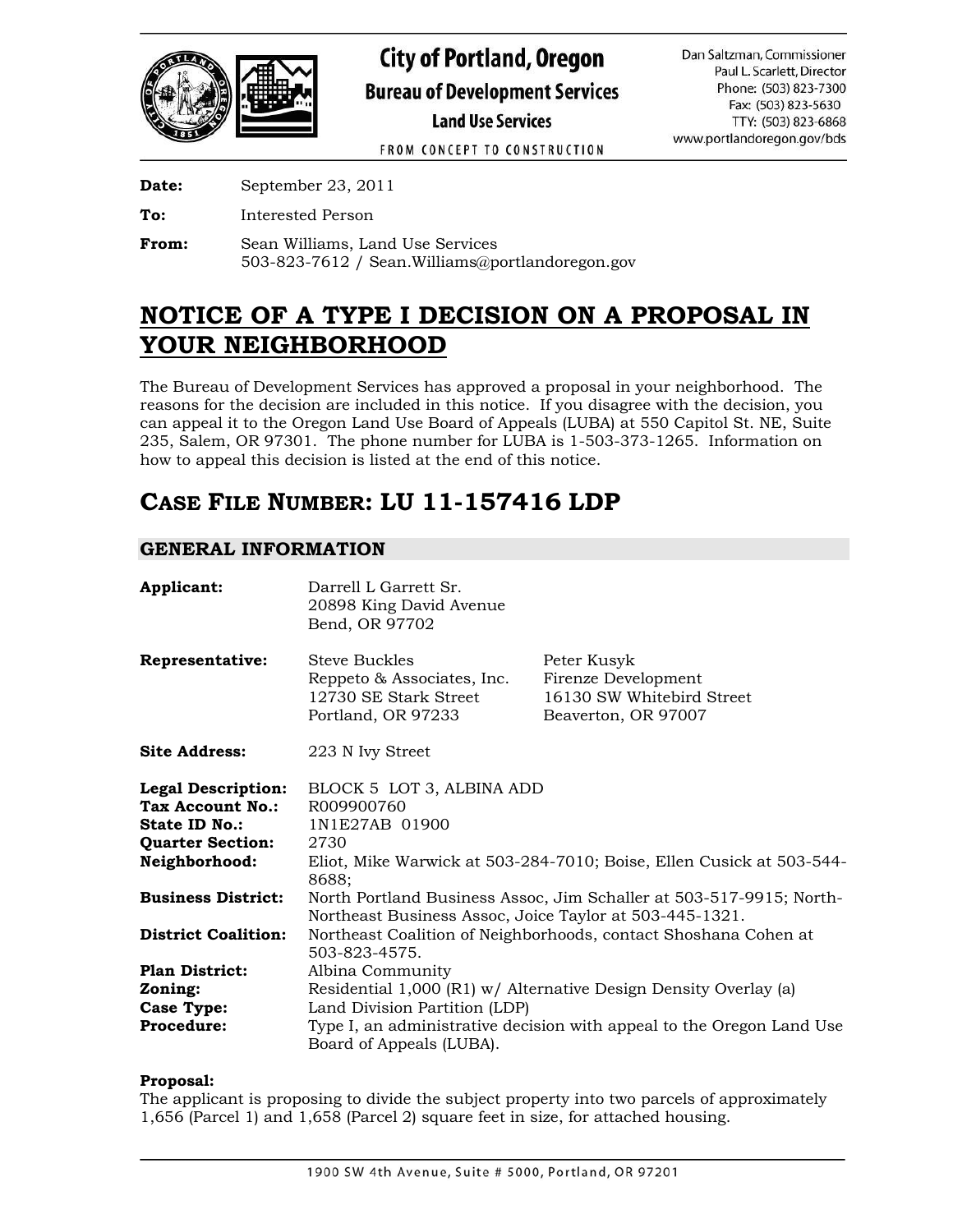This partition is reviewed through a Type I land use review because: (1) the site is in a residential zone; (2) fewer than four lots are proposed; (3) none of the lots, utilities, or services are proposed within a Potential Landslide Hazard or Flood Hazard Area, and; (4) no other concurrent land use reviews (such as an Adjustment, Design Review, or Environmental Review) are requested or required (see 33.660.110).

For purposes of State Law, this land division is considered a partition. To partition land is to divide an area or tract of land into two or three parcels within a calendar year (See ORS 92.010). ORS 92.010 defines "parcel" as a single unit of land created by a partition of land. The applicant's proposal is to create 2 units of land. Therefore this land division is considered a partition.

#### **Relevant Approval Criteria:**

In order to be approved, this proposal must comply with the approval criteria of Title 33. **The relevant criteria are found in** Section 33.660.120, Approval Criteria for Land Divisions in Open Space and Residential Zones.

# **FACTS**

**Site and Vicinity:** The site is located on the north side of N Ivy Street approximately 100 feet west of the intersection with N Vancouver Avenue. Existing development consists of a single family dwelling that will be removed. A majority of the trees within the land division site are considered nuisance species and are therefore exempt from preservation standards. A parking lot associated with the American National Red Cross is located across the street. Legacy Emanuel hospital is located to the south. Development north of the site is primarily composed of single family dwellings.

#### **Infrastructure:**

- **Streets** The site has approximately 41 feet of frontage on N Ivy Street. At this location, N Ivy Street is classified as a local service street for all modes in the Transportation System Plan (TSP). Tri-Met provides frequent transit service approximately 100 feet from the site on N Vancouver Avenue via Bus #4. Parking is currently allowed on both sides of N Ivy Street.At this location, N Ivy Street is improved with a 46 foot paved roadway surface with a pedestrian corridor that consists of a 4 foot planter strip, 6 foot sidewalk and 2 foot setback to private property (4-6-2) within a 70 foot wide right-of-way.
- **Water Service –** There is an existing 6-inch CI water main in N Ivy Street. The existing house is served by a 5/8-inch metered service from the main.
- **Sanitary Service** There is an existing 66-inch brick public combination sewer line in N Ivy Street.

**Zoning:** The R1 designation is one of the City's multi-dwelling zones which is intended to create and maintain higher density residential neighborhoods. The zone implements the comprehensive plan policies and designations for multi-dwelling housing.

The "a" overlay is intended to allow increased density that meets design compatibility requirements. It focuses development on vacant sites, preserves existing housing stock, and encourages new development that is compatible with the surrounding residential neighborhood. This land division proposal is not using any of the provisions of the "a" overlay.

The Albina Community plan district is intended to ensure that new higher density commercial and industrial developments do not overwhelm nearby residential areas.

**Land Use History:** City records indicate there are no prior land use reviews for this site.

**Agency Review:** Several Bureaus have responded to this proposal and relevant comments are addressed under the applicable approval criteria. Please see Exhibits "E" for details.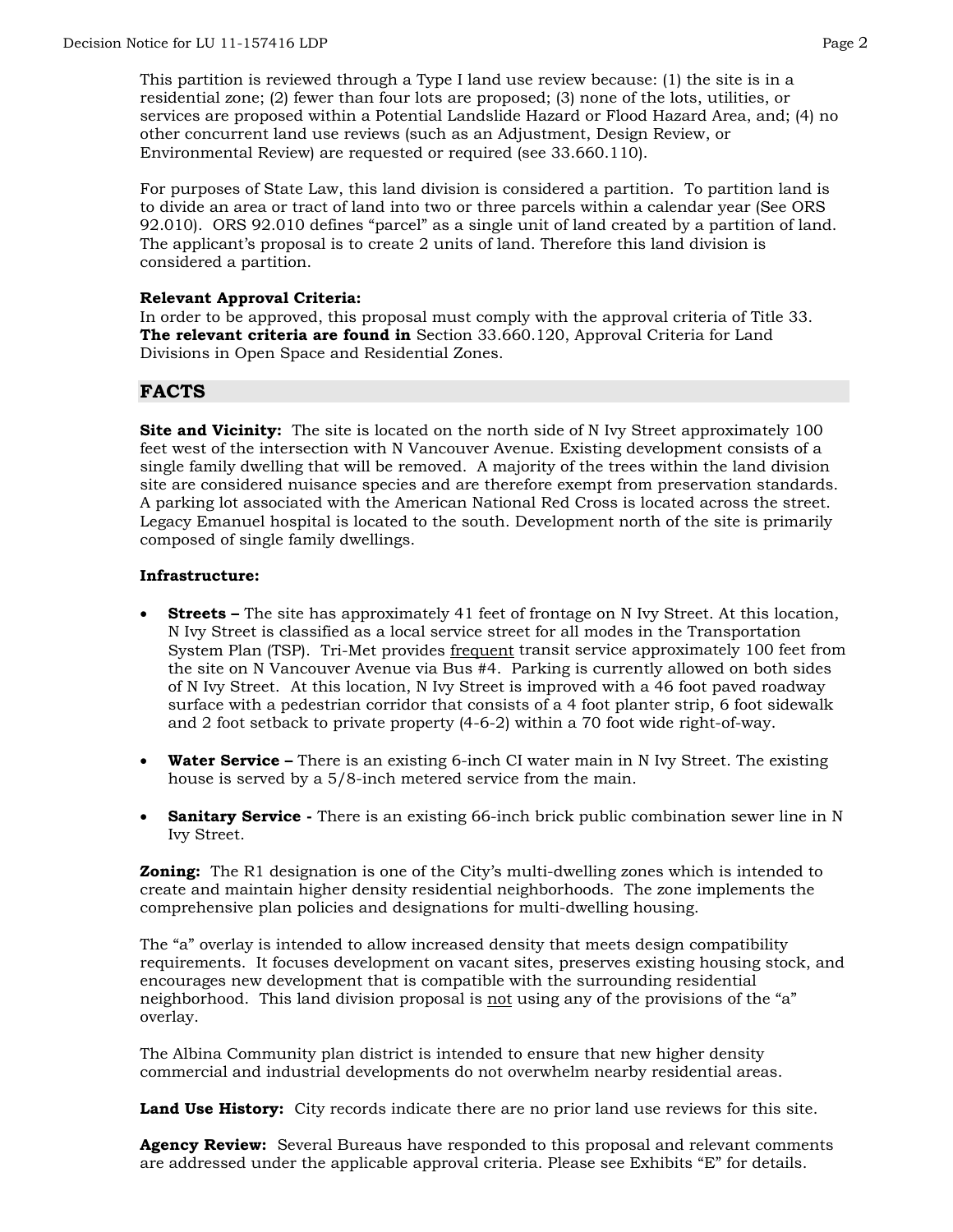**Neighborhood Review:** A Notice of Proposal in Your Neighborhood was mailed on **August 9, 2011**. No written responses have been received from the Neighborhood Association or notified property owners in response to the proposal.

# **ZONING CODE APPROVAL CRITERIA**

#### *APPROVAL CRITERIA FOR LAND DIVISIONS IN OPEN SPACE AND RESIDENTIAL ZONES*

#### *33.660.120 The Preliminary Plan for a land division will be approved if the review body finds that the applicant has shown that all of the following approval criteria have been met.*

Due to the specific location of this site, and the nature of the proposal, some of the criteria are not applicable. The following table summarizes the criteria that are not applicable. Applicable criteria are addressed below the table.

| Criterion                 | <b>Code Chapter/Section</b>            | Findings: Not applicable because:                   |
|---------------------------|----------------------------------------|-----------------------------------------------------|
|                           | and Topic                              |                                                     |
| B                         | 33.630 - Tree Preservation             | All of the existing trees located on the site are   |
|                           |                                        | exempt from preservation standards primarily due    |
|                           |                                        | to the presence of nuisance species (see Exhibit A- |
|                           |                                        | $2$ ).                                              |
| $\mathsf C$               | 33.631 - Flood Hazard Area             | The site is not within the flood hazard area.       |
| $\overline{\rm D}$        | $33.632$ - Potential                   | The site is not within the potential landslide      |
|                           | Landslide Hazard Area                  | hazard area.                                        |
| E                         | 33.633 - Phased Land                   | Not applicable. These standards only apply to land  |
|                           | Division or Staged Final               | divisions in the RF through R2.5 zones.             |
|                           | Plat                                   |                                                     |
| $\overline{F}$            | 33.634 - Recreation Area               | Not applicable. The minimum required density is     |
|                           |                                        | less than 40 units.                                 |
| $\boldsymbol{\mathrm{H}}$ | $33.636$ - Tracts and                  | No tracts or easements have been proposed or will   |
|                           | Easements                              | be required.                                        |
| $\overline{I}$            | 33.639 - Solar Access                  | The proposed development is for something other     |
|                           |                                        | than single-dwelling detached homes.                |
| $\mathbf{J}$              | 33.640 - Streams, Springs,             | No streams, springs, or seeps are evident on the    |
| $\mathbf{L}$              | and Seeps<br>33.654.110.B.2 - Dead end | site outside of environmental zones.                |
|                           | streets                                | No dead end streets are proposed.                   |
|                           | 33.654.110.B.3 -                       | The site is not located within an I zone.           |
|                           | Pedestrian connections in              |                                                     |
|                           | the I zones                            |                                                     |
|                           | 33.654.110.B.4 - Alleys in             | No alleys are proposed or required                  |
|                           | all zones                              |                                                     |
|                           | 33.654.120.C.3.c -                     | No turnarounds are proposed or required             |
|                           | Turnarounds                            |                                                     |
|                           | 33.654.120.D - Common                  | No common greens are proposed or required           |
|                           | Greens                                 |                                                     |
|                           | 33.654.120.E - Pedestrian              | There are no pedestrian connections proposed or     |
|                           | Connections                            | required                                            |
|                           | 33.654.120.F - Alleys                  | No alleys are proposed or required                  |
|                           | 33.654.120.G - Shared                  | No shared courts are proposed or required           |
|                           | Courts                                 |                                                     |
|                           | 33.654.130.D - Partial                 | No partial public streets are proposed or required  |
|                           | rights-of-way                          |                                                     |

**Applicable Approval Criteria are:**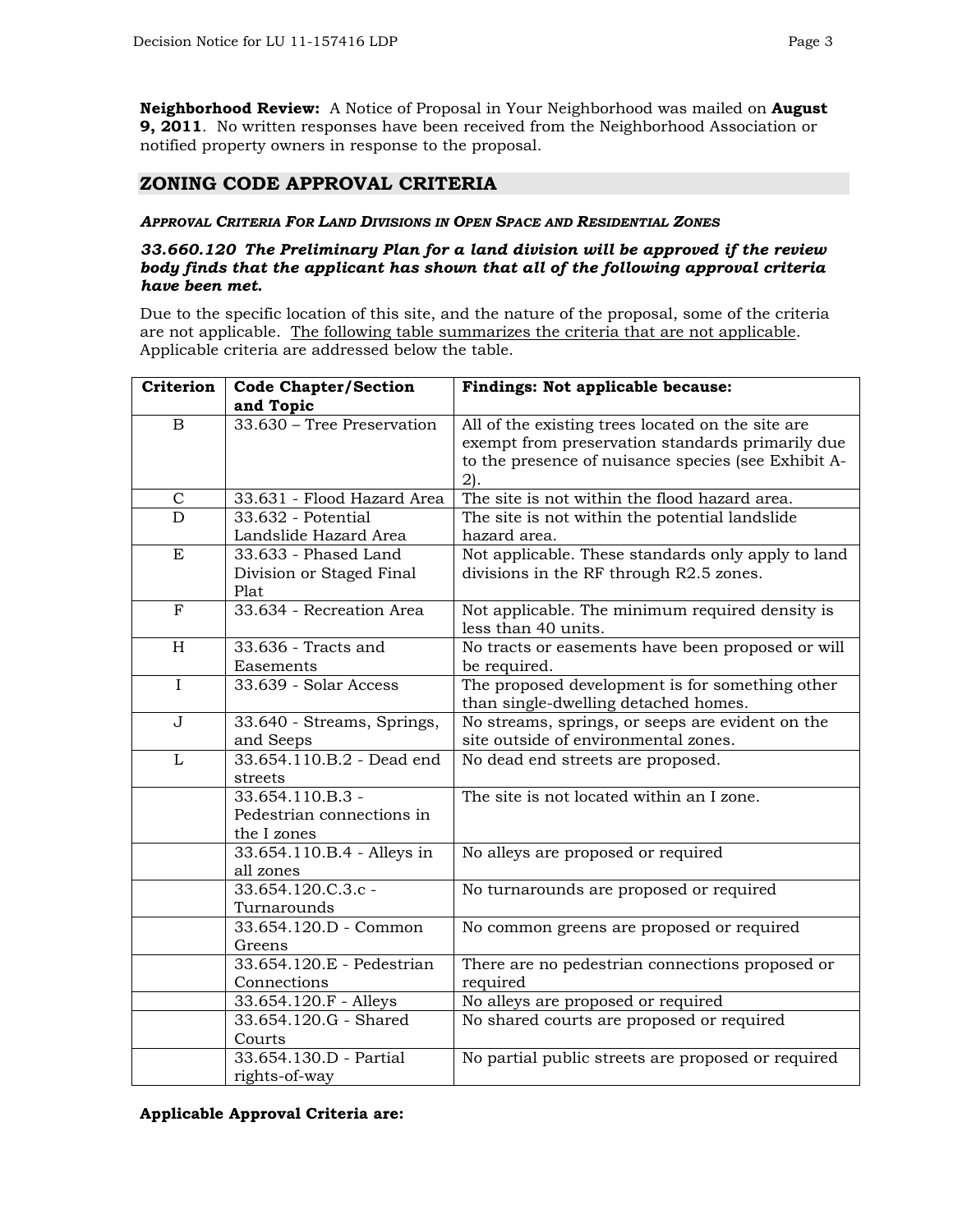### **A. Lots. The standards and approval criteria of Chapters 33.605 through 33.612 must be met.**

**Findings:** Chapter 33.612 contains the density and lot dimension requirements applicable in the R3 through IR zones. The applicant is proposing two attached housing parcels.

Single-dwelling or duplex development is proposed for some or the entire site, therefore the applicant must show how the proposed lots can meet minimum density and not exceed the maximum density stated in Table 120-3. Minimum density in the R1 zone is one unit per 2,000 square feet (per 33.120.205.C.2) and the maximum density is one unit per 1,000 square feet. The total site area shown on the applicant's survey is 3,313 square feet. Therefore, the site has a minimum required density of 2 units and a maximum density of 3 units.

In this zone, there are no minimum lot area requirements for lots designated for attached houses, detached houses, or duplexes. For this reason, it is necessary to condition the minimum and maximum density allowance on each lot in the land division, to avoid further division of lots in the future that could result in non-compliance with the overall density requirements of the site as it exists in this proposal.

| R1                     | Minimum<br>lot area<br>(square feet) | Minimum<br>lot width<br>(feet) | Minimum<br>lot depth<br>(feet) | Minimum<br>front lot line<br>(feet) |
|------------------------|--------------------------------------|--------------------------------|--------------------------------|-------------------------------------|
| <b>Attached Houses</b> | none                                 | 15                             | none                           | 15                                  |
| Parcel 1               | 1,656                                | 20.53                          | 80.60                          | 20.53                               |
| Parcel 2               | 1,658                                | 20.53                          | 80.82                          | 20.53                               |

The lot dimensions required and proposed are shown in the following table:

\* Width is measured from the midpoints of opposite lot lines.

The findings above show that the applicable density and lot dimension standards are met. Therefore this criterion is met.

#### **G. Clearing, Grading and Land Suitability. The approval criteria of Chapter 33.635, Clearing, Grading and Land Suitability must be met.**

# **Findings:**

#### *Clearing and Grading*

The regulations of Chapter 33.635 ensure that the proposed clearing and grading is reasonable given the infrastructure needs, site conditions, tree preservation requirements, and limit the impacts of erosion and sedimentation to help protect water quality and aquatic habitat. In this case the site is primarily flat, and is not located within the Potential Landslide Hazard Area. Therefore, no significant clearing or grading will be required on the site to make the new lots developable. In addition, no tree are required to be preserved that would conflict with potential development. This criterion is met.

# *Land Suitability*

The site is currently in residential use, and there is no record of any other use in the past. The applicant has proposed to remove the existing house and redevelop the site. Although the existing house is currently connected to the public sanitary sewer, there is an old septic system on the site. The City has no record that this facility was ever decommissioned. In order to ensure that the new lots are suitable for development, a permit must be obtained and finalized for demolition of all structures on the site, sewer capping and decommissioning of the septic system prior to final plat approval. With this condition, the new lots can be considered suitable for development, and this criterion is met.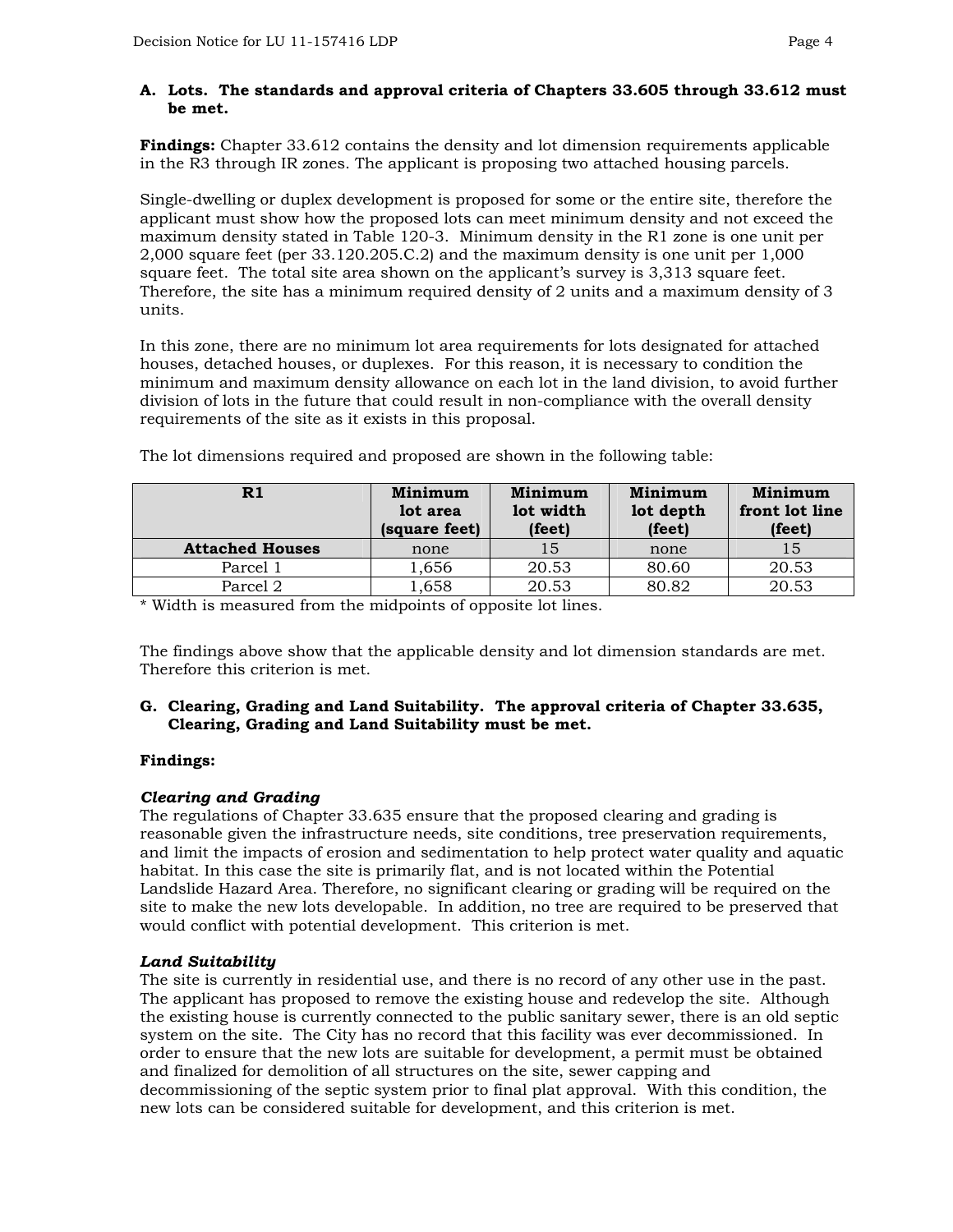### **K. Transportation impacts. The approval criteria of Chapter 33.641, Transportation Impacts, must be met; and,**

#### **L. Services and utilities. The regulations and criteria of Chapters 33.651 through 33.654, which address services and utilities, must be met.**

**Findings:** The regulations of Chapter 33.641 allow the traffic impacts caused by dividing and then developing land to be identified, evaluated, and mitigated for if necessary. Chapters 33.651 through 33.654 address water service standards, sanitary sewer disposal standards, stormwater management, utilities and rights of way. The criteria and standards are met as shown in the following table:

**33.651 Water Service standard -** See Exhibit E-3 for detailed bureau comments.

The water standards of 33.651 have been verified and noted at the beginning of this report. Water is available to serve the proposed development from the water main in N Ivy Street. There is an existing water service from this main that may be available for future development on Parcel 2.

# **33.652 Sanitary Sewer Disposal Service standards** - See Exhibit E-1 for detailed comments.

The sanitary sewer standards of 33.652 have been verified and noted at the beginning of this report. There is an existing brick public combination sewer located in N Ivy Street that can serve the sanitary needs of the proposed lots. There is a sewer lateral from this main that serves the existing house although the location is unclear. The Bureau of Environmental Services (BES) has noted that the existing service may be used for future development provided it is still serviceable. However, new laterals to brick sewers are not typically allowed due to the potential for damage on the aging line. Therefore, prior to final plat approval, the applicant must document an approvable sanitary sewer connection on a supplemental plan as a wye connection at the curb to the existing lateral may be allowable for the proposed separate parcels. In addition, BES is requesting sufficient documentation to verify the condition of the existing lateral such as a sewer scoping video with locates. Subject to the conditions noted above, this criterion is met.

#### **33.653.020 & .030 Stormwater Management criteria and standards–** See Exhibits E.1 & E.5

BES has verified that the stormwater management system can be designed that will provide adequate capacity for the expected amount of stormwater. No stormwater tract is proposed or required. Therefore, criterion A is not applicable. The applicant has proposed the following stormwater management methods:

**Parcels 1 & 2:** Stormwater from these lots will be directed to drywells that will treat the water and slowly infiltrate it into the ground. Each of these lots has sufficient area for a stormwater facility that can be adequately sized and located to meet setback standards, and accommodate water from a reasonably-sized home. The Bureau of Environmental Services has indicated conceptual approval of the drywells.

#### **33.654.110.B.1 -Through streets and pedestrian connections**

**33.654.130.B - Extension of existing public dead-end streets & pedestrian connections 33.654.130.C - Future extension of proposed dead-end streets & pedestrian connections** 

Generally, through streets should be provided no more than 530 feet apart and at least 200 feet apart. The Portland Bureau of Transportation has provided the following evaluation of connectivity for this proposal:

*This N Ivy Street property frontage is in close proximity to the intersections of N Ivy Street and N Gantenbein Ave (approximately 40-feet). Based on the criteria outlined above, no additional connectivity is required or requested.* 

For the reasons described above, this criterion is met.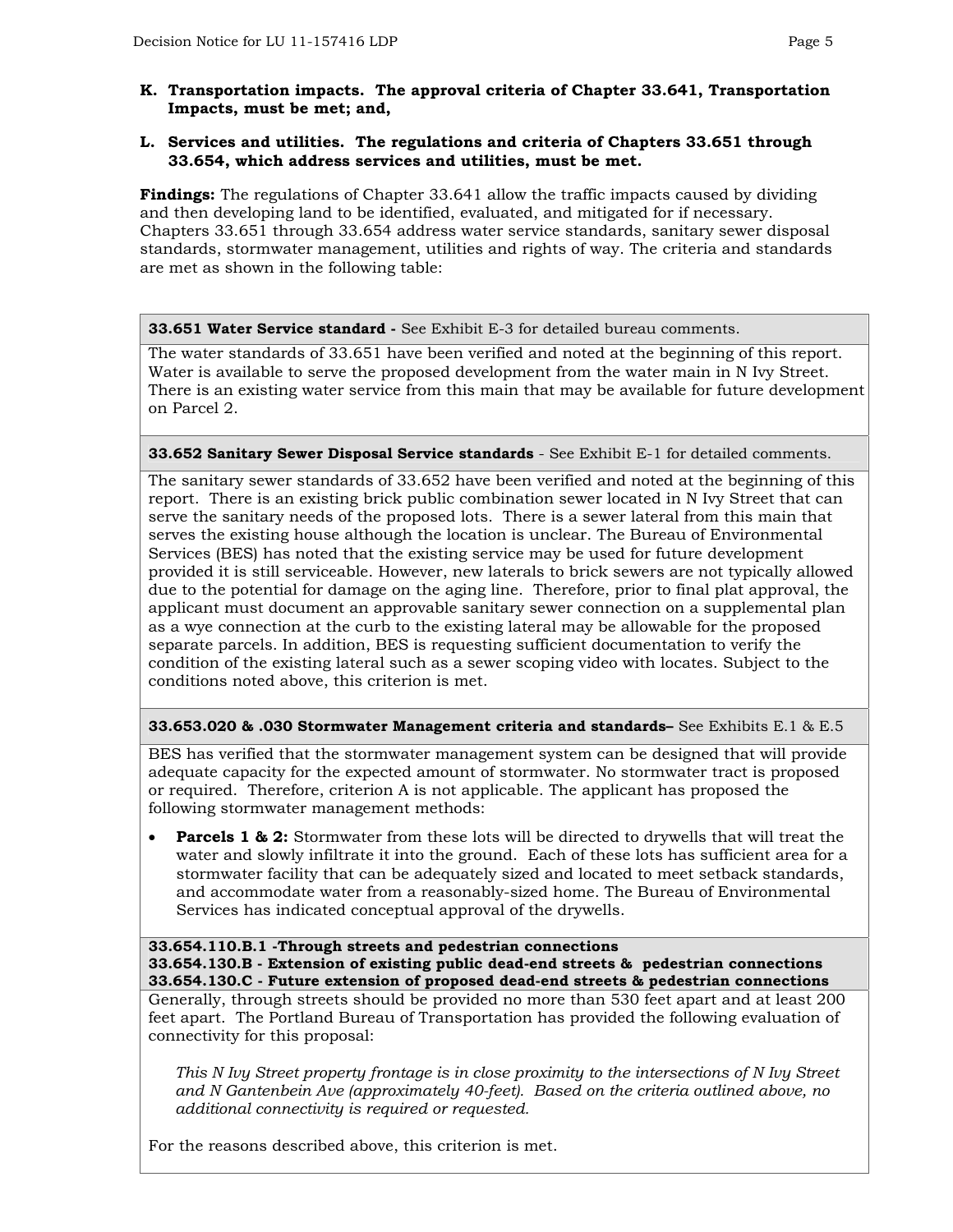#### **33.641 – Transportation Impacts – 33.641.020 and 33.641.030 33.654.120.C Width and Design of the street right-of-way 33.654.130.D Partial Rights of way**

Based on the available information, the estimated increase in daily trips is less than 10 total trips per day with the majority of trips occurring during non peak hours, as provided by the Institute of Transportation Engineers – Trip Generation Manual (8th Edition). Additionally, consideration is also given to the likely division of the projected increase of <10 total trips per day being factored by three possible route directions for this location, as well as the existing pedestrian corridor improvements which should serve to promote use of other modes of transit in the general area. Other considerations in determining potential Transportation related impacts include this location's proximity to public transit access which provides ongoing availability to an alternative mode of transportation, located <500-feet from the subject property. In consideration of the availability of frequent transit service, the limited increase in anticipated traffic generated from this proposal for the addition of one NSFR and the availability of alternative routes for vehicle and pedestrian access, it is reasonably anticipated by PBOT staff (including registered traffic engineers) that this minimal increase to the existing transportation system capacity will not create a significant impact on the transportation system. A Transportation Study is not required at this time.

In reviewing this land division, Portland Transportation relies on accepted civil and traffic engineering standards and specifications to determine if existing street improvements for motor vehicles, pedestrians and bicyclists can safely and efficiently serve the proposed new development. Portland Transportation has not identified or been made aware of any factors related to this proposal that lead to a conclusion other than that one additional dwelling can be safely served by this existing street without having any significant impact on the level of service provided.

The proposed development on the site includes adjacent driveways with a singe curb cut centered on the common property line between the two parcels. This will replace the current curb cut and driveway serving the existing house to be demolished. PBOT will require the applicant to reconstruct the pedestrian corridor along the site frontage to City standards with a 4 foot wide planting strip between curb and 6-foot wide sidewalk with a 2-foot buffer at the back of the sidewalk (4-6-2) next to the property line. This will be required as a condition of development on both parcels.

With the condition of approval described above, this criterion is met.

# **33.654.130.A - Utilities (defined as telephone, cable, natural gas, electric, etc.)**

Any easements that may be needed for private utilities that cannot be accommodated within the adjacent right-of-ways can be provided on the final plat. At this time no specific utility easements adjacent to the right-of-way have been identified as being necessary. Therefore, this criterion is met.

# **DEVELOPMENT STANDARDS**

Development standards that are not relevant to the land division review, have not been addressed in the review, but will have to be met at the time that each of the proposed lots is developed.

**Existing development that will remain after the land division.** The applicant is proposing to remove all of the existing structures on the site, so the division of the property will not cause the structures to move out of conformance or further out of conformance with any development standard applicable in the R1 zone. Therefore, this land division proposal can meet the requirements of 33.700.015.

# **OTHER TECHNICAL REQUIREMENTS**

Technical decisions have been made as part of this review process. These decisions have been made based on other City Titles, adopted technical manuals, and the technical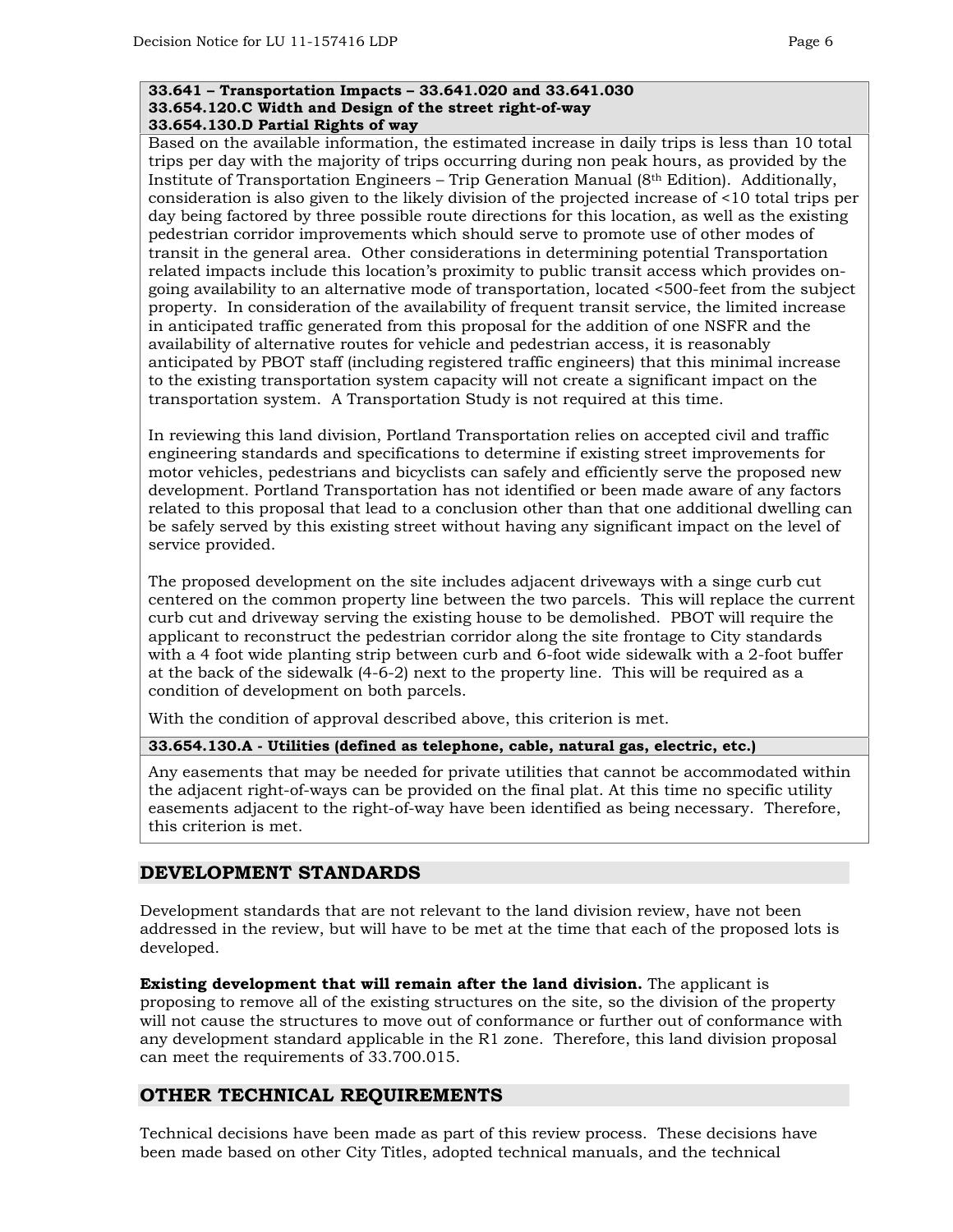expertise of appropriate service agencies. These related technical decisions are not considered land use actions. If future technical decisions result in changes that bring the project out of conformance with this land use decision, a new land use review may be required. The following is a summary of technical service standards applicable to this preliminary partition proposal.

| <b>Bureau</b>   | <b>Code Authority and Topic</b>                                                    | <b>Contact Information</b>                   |
|-----------------|------------------------------------------------------------------------------------|----------------------------------------------|
| Water Bureau    | Title 21 - Water availability                                                      | 503-823-7404<br>www.portlandonline.com/water |
| Environmental   | Title 17; 2008 Stormwater Manual                                                   | 503-823-7740                                 |
| <b>Services</b> | Sewer availability & Stormwater<br>Management                                      | www.portlandonline.com/bes                   |
| Fire Bureau     | Title 31 Policy B-1 - Emergency Access                                             | 503-823-3700                                 |
|                 |                                                                                    | www.portlandonline.com/fire                  |
| Transportation  | Title 17, Transportation System Plan                                               | 503-823-5185                                 |
|                 | Design of public street                                                            | www.portlandonline.com/transportation        |
| Development     | Titles 24 – 27, Admin Rules for Private                                            | 503-823-7300                                 |
| <b>Services</b> | Rights of Way                                                                      | www.portlandonline.com/bds                   |
|                 | Building Code, Erosion Control, Flood<br>plain, Site Development & Private Streets |                                              |
|                 |                                                                                    |                                              |

As authorized in Section 33.800.070 of the Zoning Code conditions of approval related to these technical standards have been included in the Administrative Decision on this proposal.

- The applicant must meet the requirements of the Fire Bureau in regards to ensuring adequate hydrant flow from the nearest fire hydrant or obtaining an approved Fire Bureau appeal to this requirement, hydrant spacing and aerial fire department access. These requirements are based on the technical standards of Title 31 and Oregon Fire Code. See Exhibit E-4 for further details.
- The applicant must meet the requirements of Urban Forestry regarding removal of the existing street tree in front of the property to make way for private driveways. The tree may not be removed until a written permit is issued by the City Forester. A written permit from the City Forester is required to remove, destroy, cut, break, or injure, any tree of any size in or upon any street, park, or public area as detailed in Title 20.40.090 D. See Exhibit E-6 for further details.

# **CONCLUSIONS**

The applicant has proposed a two parcel partition, as shown on the attached preliminary plan (Exhibit C-1). As discussed in this report, the relevant standards and approval criteria have been met, or can be met with conditions. The primary issues identified with this proposal are: sanitary sewer disposal service standards.

With conditions of approval that address these requirements this proposal can be approved.

# **ADMINISTRATIVE DECISION**

**Approval** of a Preliminary Plan for a 2-parcel partition, that will result in two lots for attached houses, as illustrated with Exhibit C-1, subject to the following conditions:

**A. Supplemental Plan.** Three copies of an additional supplemental plan shall be submitted with the final plat survey for Bureau of Environmental Services and Fire Bureau review and approval. That plan must portray how the conditions of approval listed below are met. In addition, the supplemental plan must show the surveyed location of the following: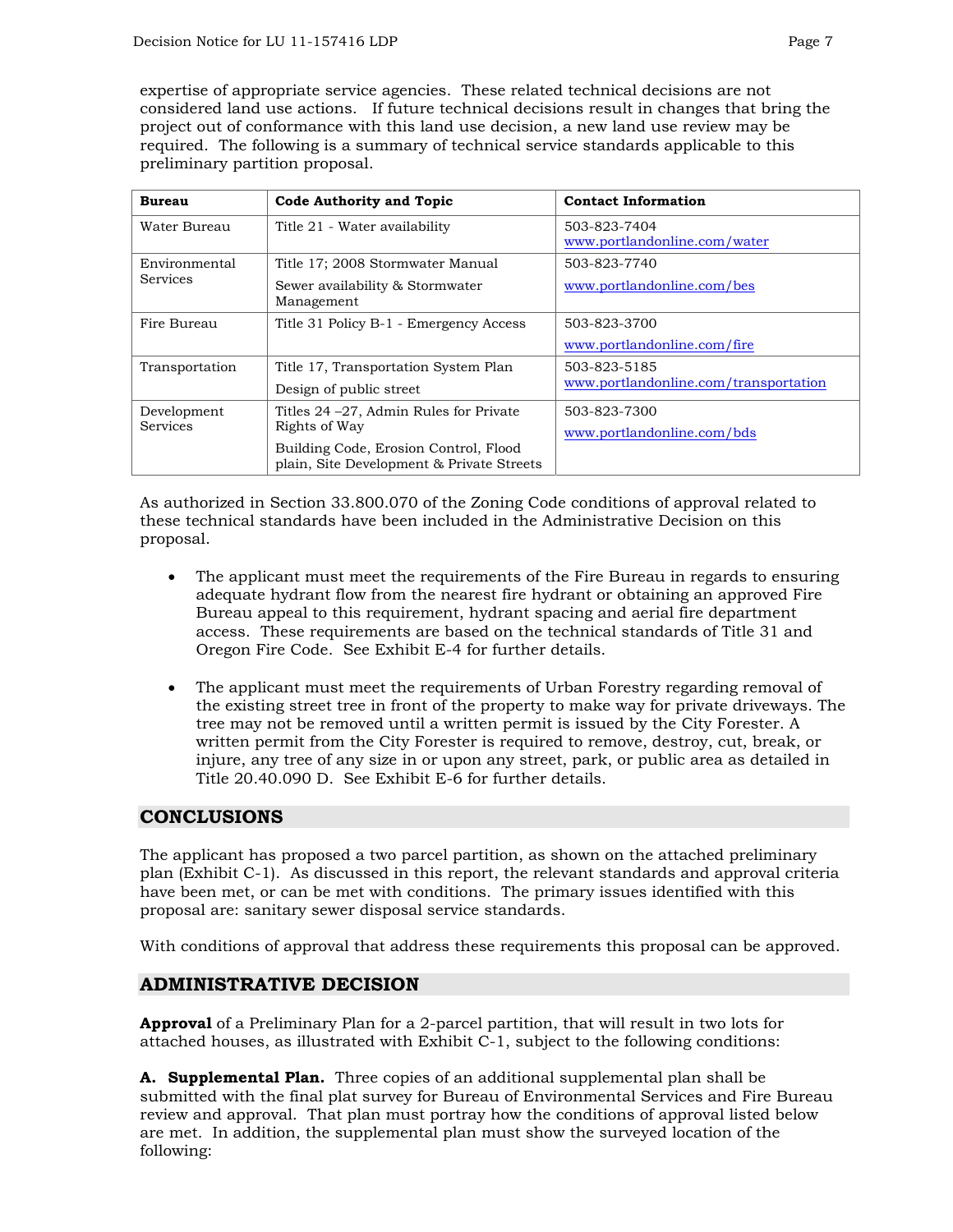- Any buildings or accessory structures on the site at the time of the final plat application;
- Any driveways and off-street vehicle parking areas on the site at the time of the final plat application;
- An approvable sanitary sewer connection for each parcel;
- Nearest fire hydrant;
- Any other information specifically noted in the conditions listed below.

#### **B. The following must occur prior to Final Plat approval:**

#### **Utilities**

- 1. The applicant must meet the requirement of the Bureau of Environmental Services for accurately determining the condition and location of the existing sanitary sewer lateral using a sewer scoping video with locates. Acceptable documentation, such as a report and site plan from the utility locate service must be provided. The applicant will need to provide surface locate markers on site and may be required to submit a copy of sewer scope videos or other substantiating information. The location of the existing lateral on the supplemental site plan may need to be revised depending on the locate report.
- 2. The applicant shall meet the requirements of the Fire Bureau for ensuring adequate hydrant flow from the nearest hydrant. The applicant must provide verification to the Fire Bureau that Appendix B of the Fire Code is met, the exception is used, or provide an approved Fire Code Appeal prior final plat approval.

#### **Existing Development**

- 3. A finalized permit must be obtained for demolition of the existing residence, capping the existing sanitary sewer connection and decommissioning of the existing sanitary sewer system on the site. Note that Title 24 requires a 35-day demolition delay period for most residential structures.
- **C. The following conditions are applicable to site preparation and the development of individual lots:**
- 1. The minimum and maximum density for the lots in this land division are as follows:

|  | Minimum Density   Maximum Density |
|--|-----------------------------------|
|  |                                   |
|  |                                   |

- 2. If required, the applicant shall meet any requirements identified through a Fire Code Appeal and/or install residential sprinklers in the new dwelling units on Parcels 1 and 2. Please refer to the final plat approval report for details on whether or not this requirement applies.
- 3. The applicant must provide a fire access way that meets the Fire Bureau requirements related to aerial fire department access. Aerial access applies to buildings that exceed 30 feet in height as measure to the bottom of the eave of the structure or the top of the parapet for a flat roof.
- 4. The applicant shall meet the requirements of the Portland Bureau of Transportation for reconstruction of the entire site's pedestrian corridor frontage to meet City standards.
- 5. The applicant shall receive approval from the City Urban Forester for removal of the existing street tree in front of the site. A written permit from the City Forester is required to remove, destroy, cut, break, or injure, any tree of any size in or upon any street, park, or public area as detailed in Title 20.40.090 D.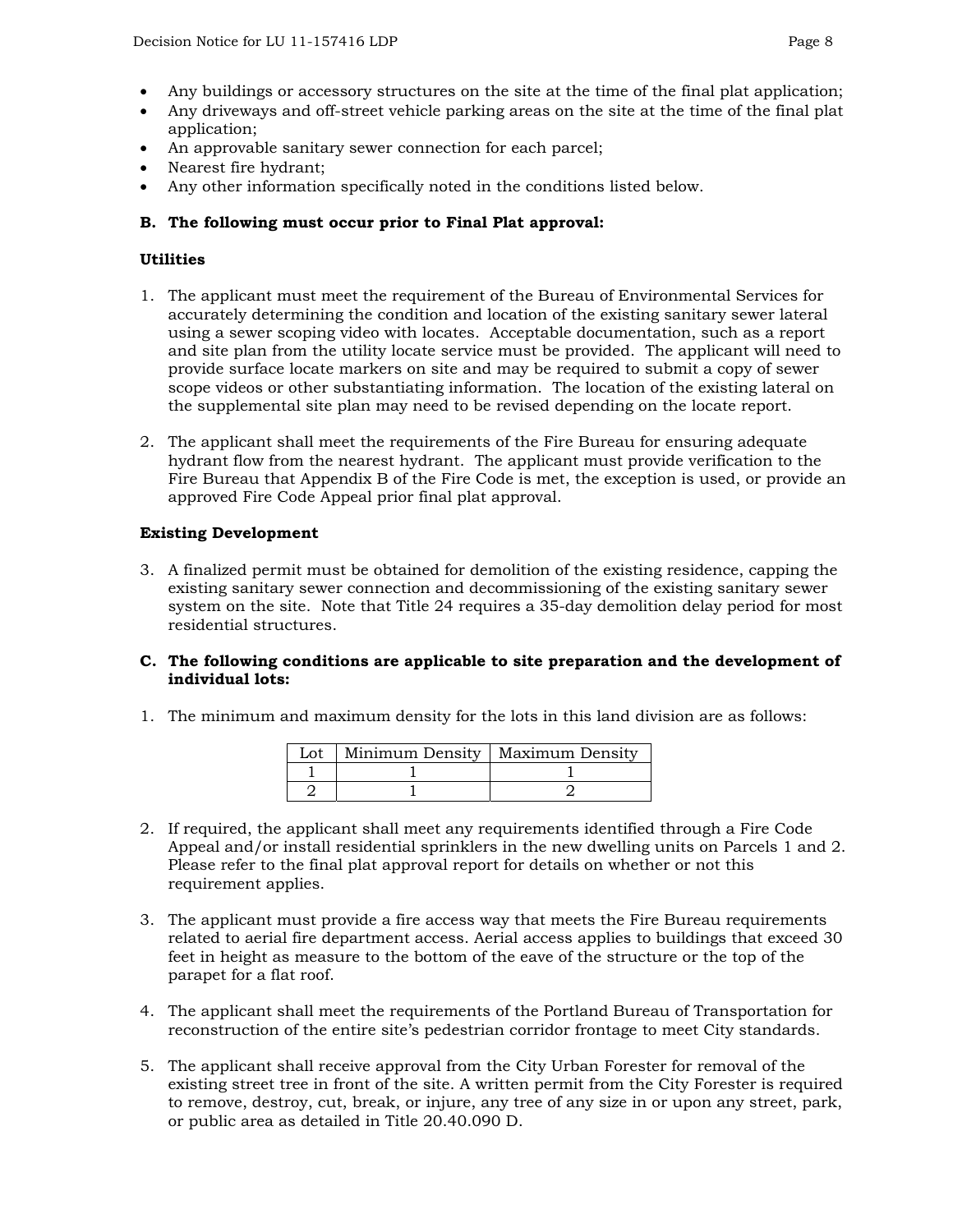#### **Staff Planner: Sean Williams**

Decision rendered by:  $\overline{\phantom{a}}$ 

By authority of the Director of the Bureau of Development Services

#### **Decision mailed: September 23, 2011**

**About this Decision.** This land use decision is **not a permit** for development. A Final Plat must be completed and recorded before the proposed lots can be sold or developed. Permits may be required prior to any work. Contact the Development Services Center at 503-823-7310 for information about permits.

**Procedural Information.** The application for this land use review was submitted on July 13, 2011, and was determined to be complete on August 5, 2011.

*Zoning Code Section 33.700.080* states that Land Use Review applications are reviewed under the regulations in effect at the time the application was submitted, provided that the application is complete at the time of submittal, or complete within 180 days. Therefore this application was reviewed against the Zoning Code in effect on July 13, 2011.

*ORS 227.178* states the City must issue a final decision on Land Use Review applications within 120-days of the application being deemed complete. The 120-day review period may be waived or extended at the request of the applicant. In this case, the applicant did not waive or extend the 120-day review period. Unless further extended by the applicant, **the120 days will expire on: December 3, 2011.**

#### **Some of the information contained in this report was provided by the applicant.**

As required by Section 33.800.060 of the Portland Zoning Code, the burden of proof is on the applicant to show that the approval criteria are met. The Bureau of Development Services has independently reviewed the information submitted by the applicant and has included this information only where the Bureau of Development Services has determined the information satisfactorily demonstrates compliance with the applicable approval criteria. This report is the decision of the Bureau of Development Services with input from other City and public agencies.

**Conditions of Approval.** If approved, this project may be subject to a number of specific conditions, listed above. Compliance with the applicable conditions of approval must be documented in all related permit applications. Plans and drawings submitted during the permitting process must illustrate how applicable conditions of approval are met. Any project elements that are specifically required by conditions of approval must be shown on the plans, and labeled as such.

These conditions of approval run with the land, unless modified by future land use reviews. As used in the conditions, the term "applicant" includes the applicant for this land use review, any person undertaking development pursuant to this land use review, the proprietor of the use or development approved by this land use review, and the current owner and future owners of the property subject to this land use review.

**This decision, and any conditions associated with it, is final.** It may be appealed to the Oregon Land Use Board of Appeals (LUBA), within 21 days of the date the decision is mailed, as specified in the Oregon Revised Statute (ORS) 197.830. Among other things, ORS 197.830 requires that a petitioner at LUBA must have submitted written testimony during the comment period for this land use review. You may call LUBA at 1-503-373-1265 for further information on filing an appeal.

The file and all evidence on this case are available for your review by appointment only. Please call the Request Line at our office, 1900 SW Fourth Avenue, Suite 5000, phone 503- 823-7617, to schedule an appointment. I can provide some information over the phone.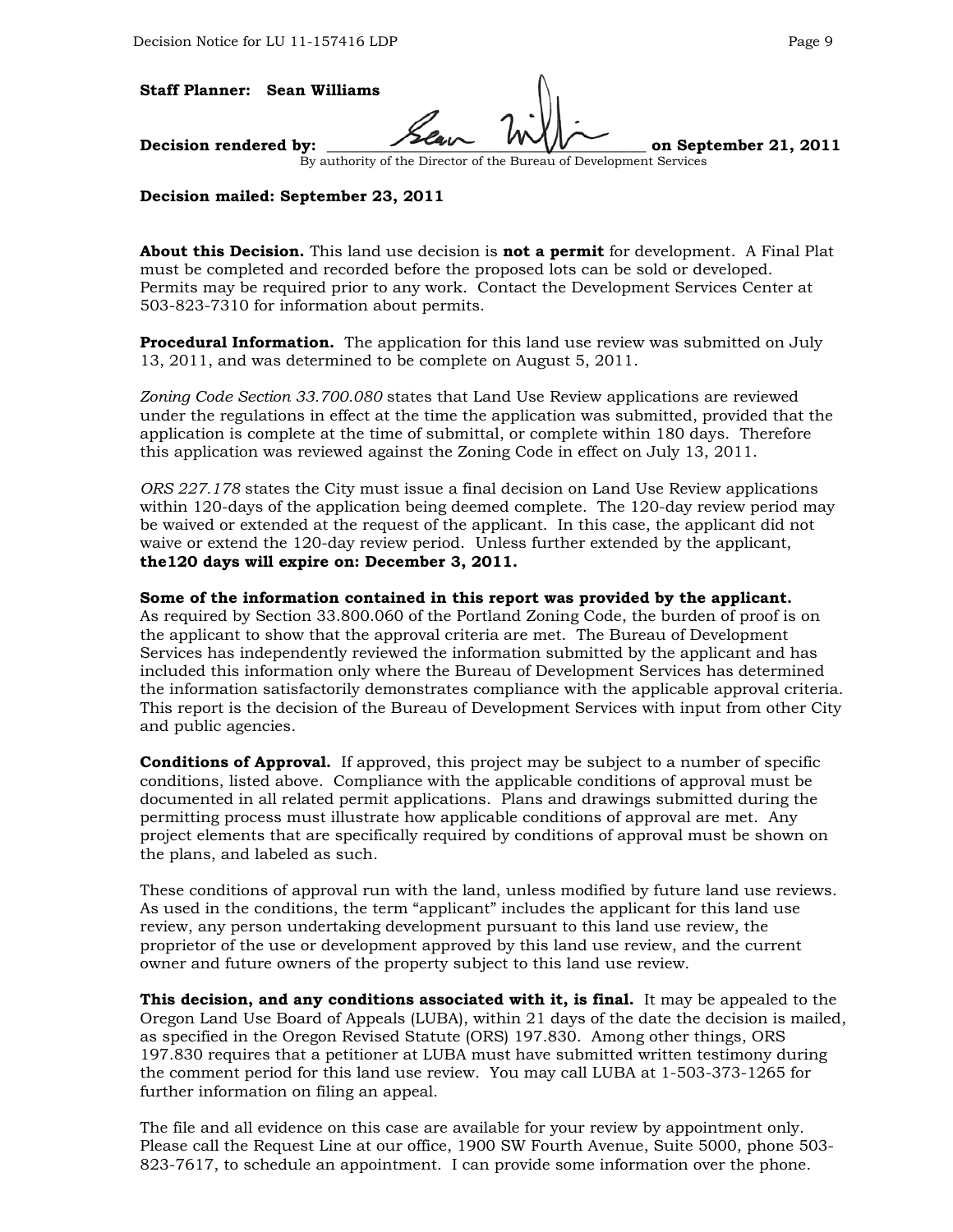Copies of all information in the file can be obtained for a fee equal to the cost of services. Additional information about the City of Portland, city bureaus, and a digital copy of the Portland Zoning Code is available on the internet at [www.portlandonline.com](http://www.portlandonline.com/).

**Recording the land division.** The final land division plat **must** be submitted to the City **within three years** of the date of the City's final approval of the preliminary plan. This final plat must be recorded with the County Recorder and Assessors Office after it is signed by the Planning Director or delegate, the City Engineer, and the City Land Use Hearings Officer, and approved by the County Surveyor. **The approved preliminary plan will expire unless a final plat is submitted within three years of the date of the City's approval of the preliminary plan.** 

#### **EXHIBITS**

#### NOT ATTACHED UNLESS INDICATED

- A. Applicant's Statement
	- 1. Land division approval criteria
	- 2. Arborist report
	- 3. Simplified Approach Stormwater Report
- B. Zoning Map (attached)
- C. Plans/Drawings:
	- 1. Preliminary Site Plan (attached)
	- 2. Preliminary Utility Plan
	- 3. Existing Conditions & Tree Survey
- D. Notification information:
	- 1. Mailing list
	- 2. Mailed notice
- E. Agency Responses:
	- 1. Bureau of Environmental Services
	- 2. Bureau of Transportation Engineering and Development Review
	- 3. Water Bureau
	- 4. Fire Bureau
	- 5. Site Development Review Section of BDS
	- 6. Bureau of Parks, Forestry Division
	- 7. Life Safety Plans Examiner
- F. Correspondence: NONE
- G. Other:
	- 1. Site History Research
	- 2. Original LU Application

**The Bureau of Development Services is committed to providing equal access to information and hearings. Please notify us no less than five business days prior to the event if you need special accommodations. Call 503-823-7300 (TTY 503-823-6868).**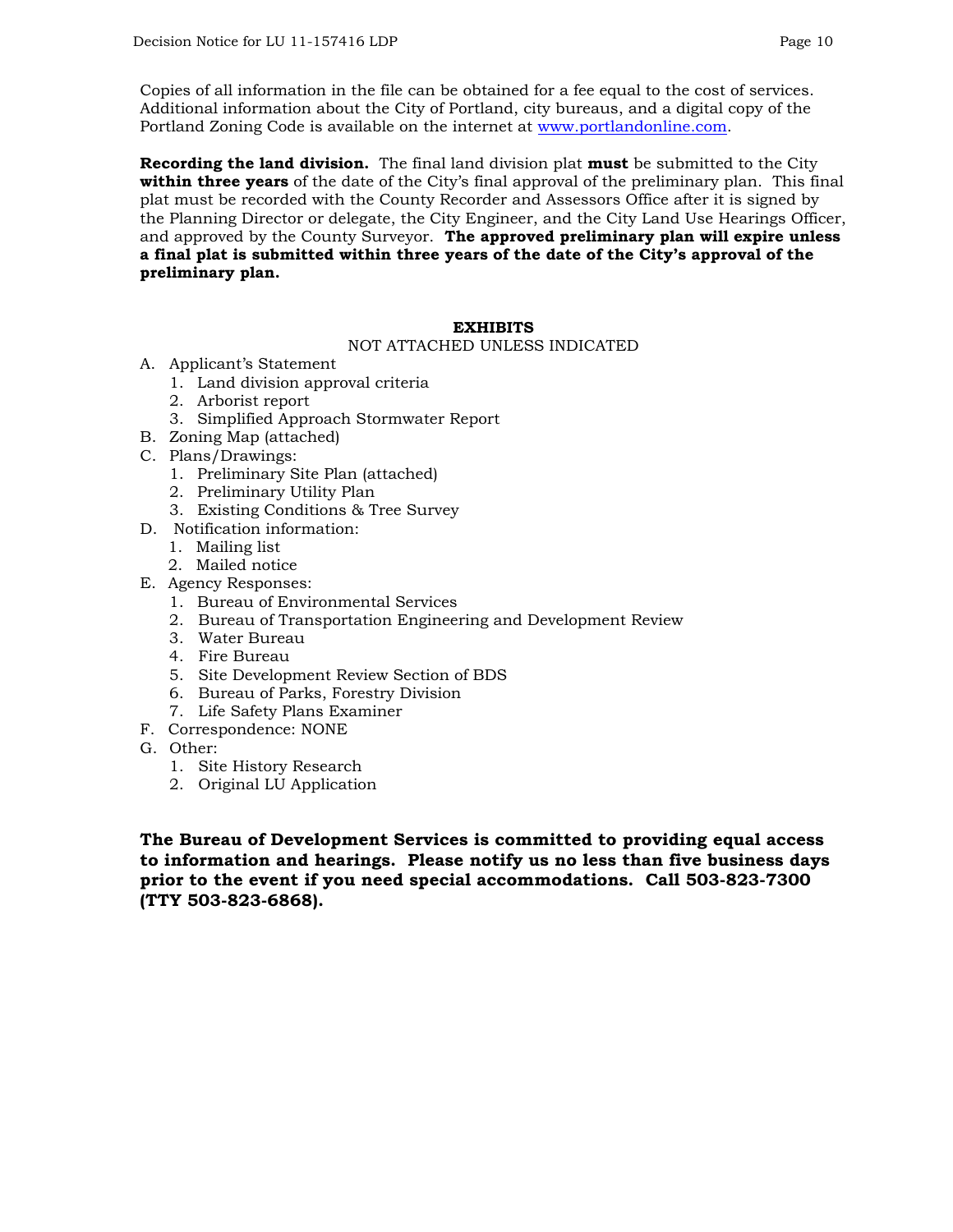